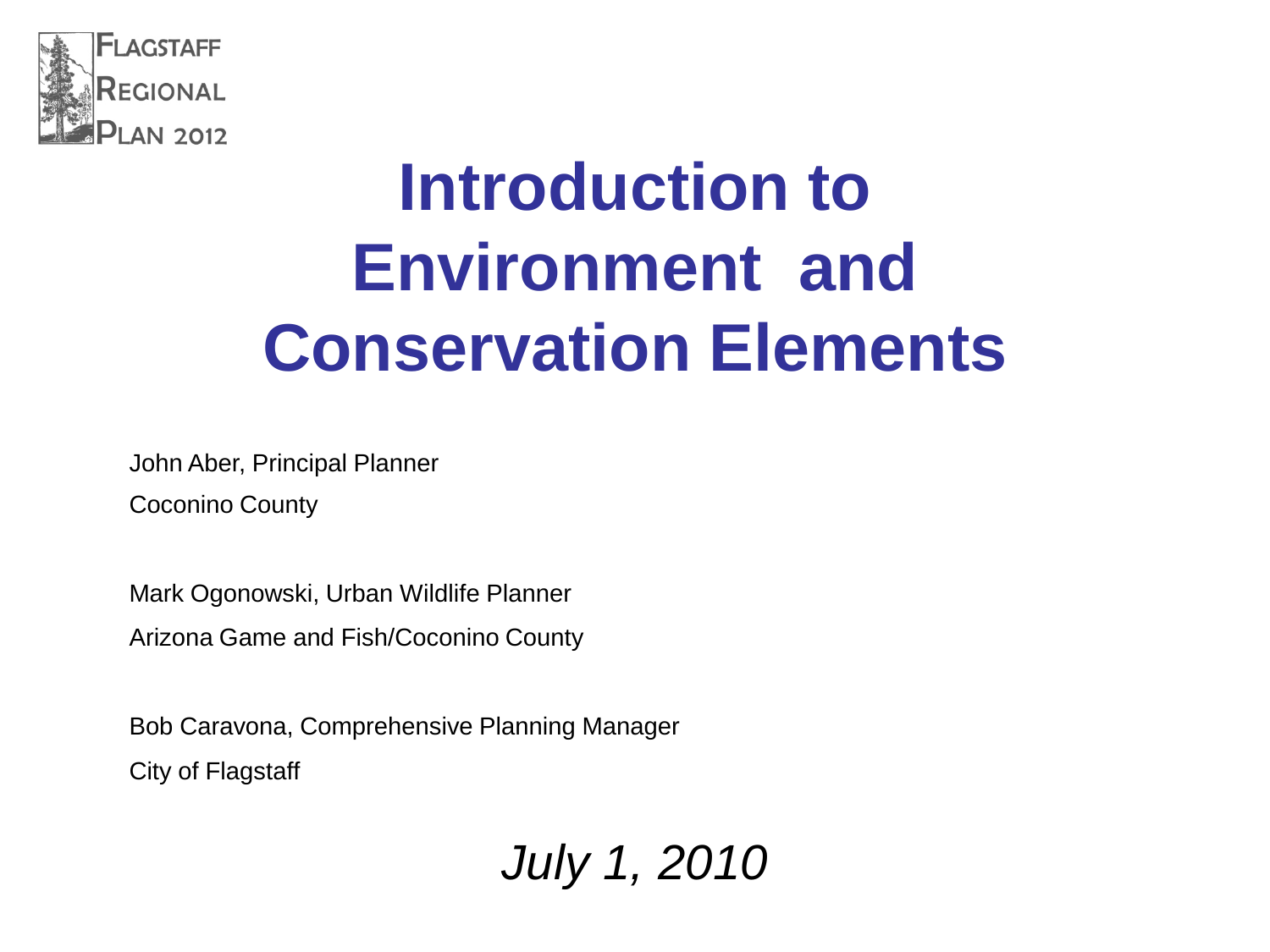

### *State Statutes*

- **Environment Element** contains analyses*,* policies and strategies *to address anticipated effects*, if any, of plan elements on
- **Air quality**
- **Water quality**
- **Natural resources**
	- associated with proposed development under the general plan.

"The policies and strategies to be developed under this element shall be designed to have *community-wide applicability* and *shall not require* the production of an additional environmental impact statement..."





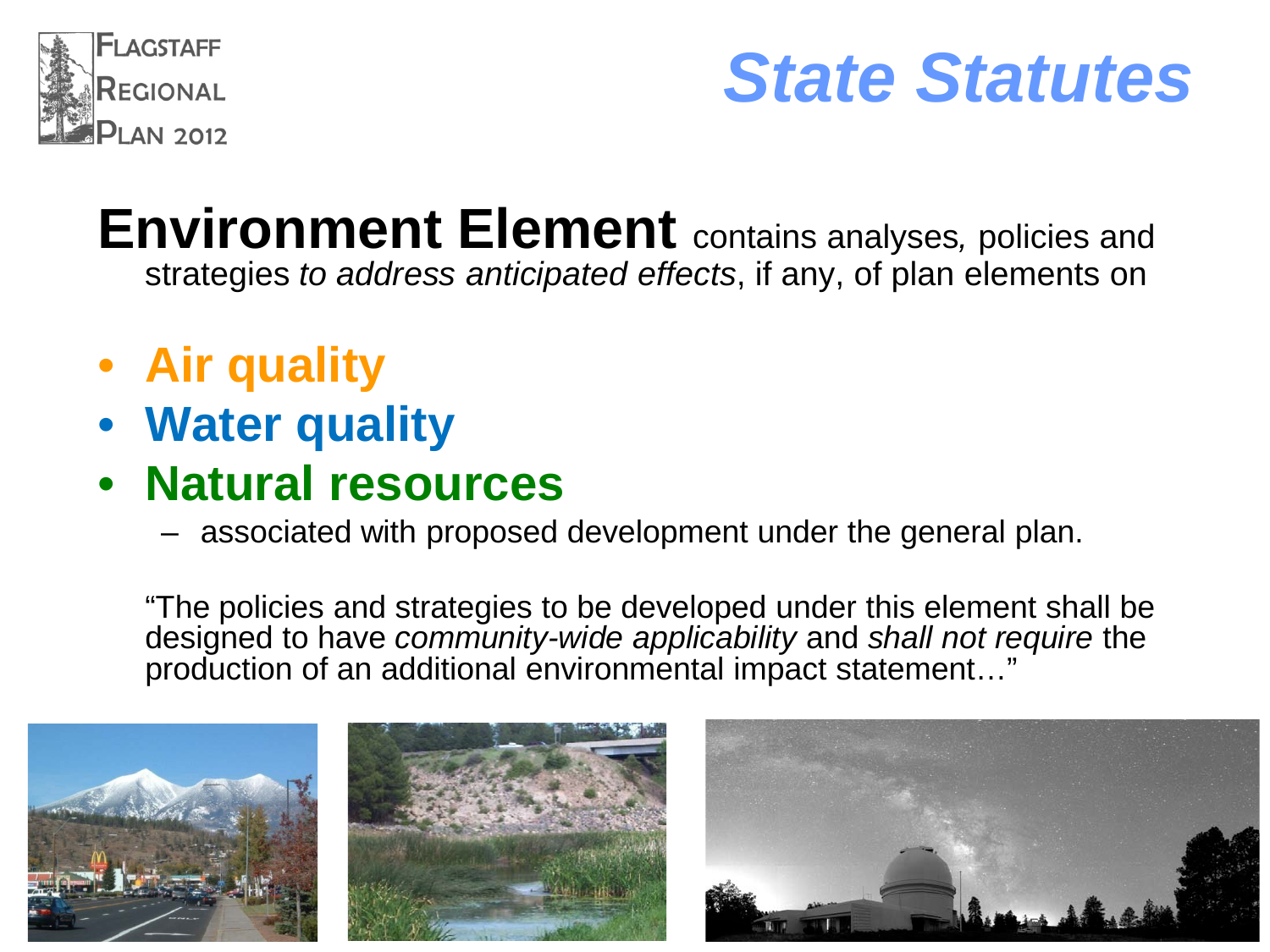

## *State Statutes*

#### **Conservation Element** an element for the *conservation, development and utilization* of **natural resources** including:

- Forest
- Soils
- Rivers and other waters
- Harbors fisheries
- Wildlife
- Minerals, and
- Other natural resources



- Conservation may also cover:
	- Land reclamation
	- Flood control
	- Pollution prevention and control of streams and waters
	- Regulation land use in stream channels and other areas required for the accomplishment of the conservation plan
	- Prevention, control and correction of soil erosion
	- Protection of watersheds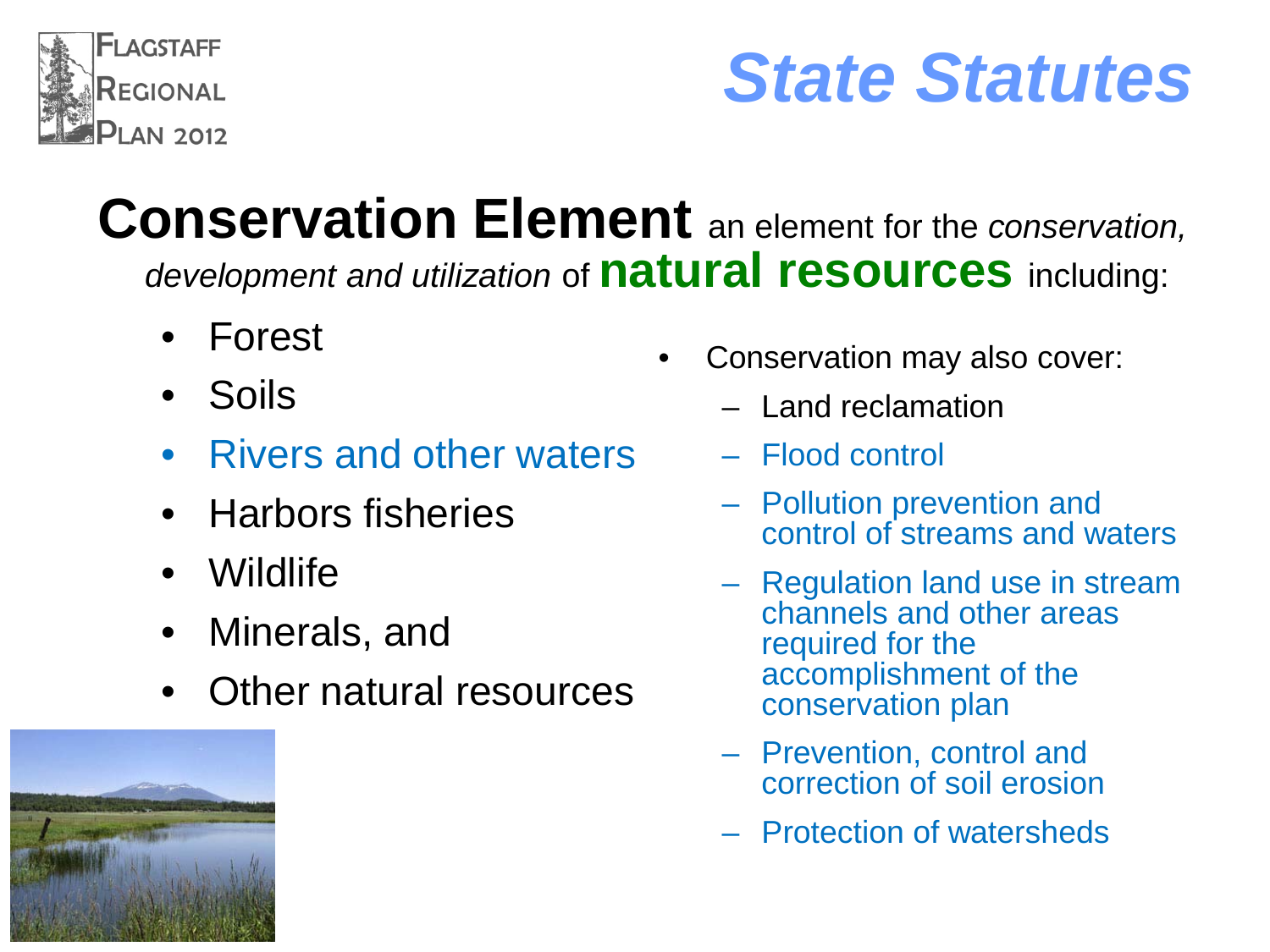



Analysis and Implication

#### **Environment Element**

Seeks policy effects upon:

- Air quality
- Water quality
- Natural resources





#### **Conservation Element**

State statutes appears to ask of Natural resources, "How do we use these natural resources?"

- Conserve?
- Develop?
- How use and in what manner?

#### **Environment and Conservation**

*"In the Flagstaff region, where the environment is such an important part of the character and economy of the community, it would be difficult, if not impossible to consider Environmental Planning separately from Conservation – the two topics are inextricably linked." (Introduction)*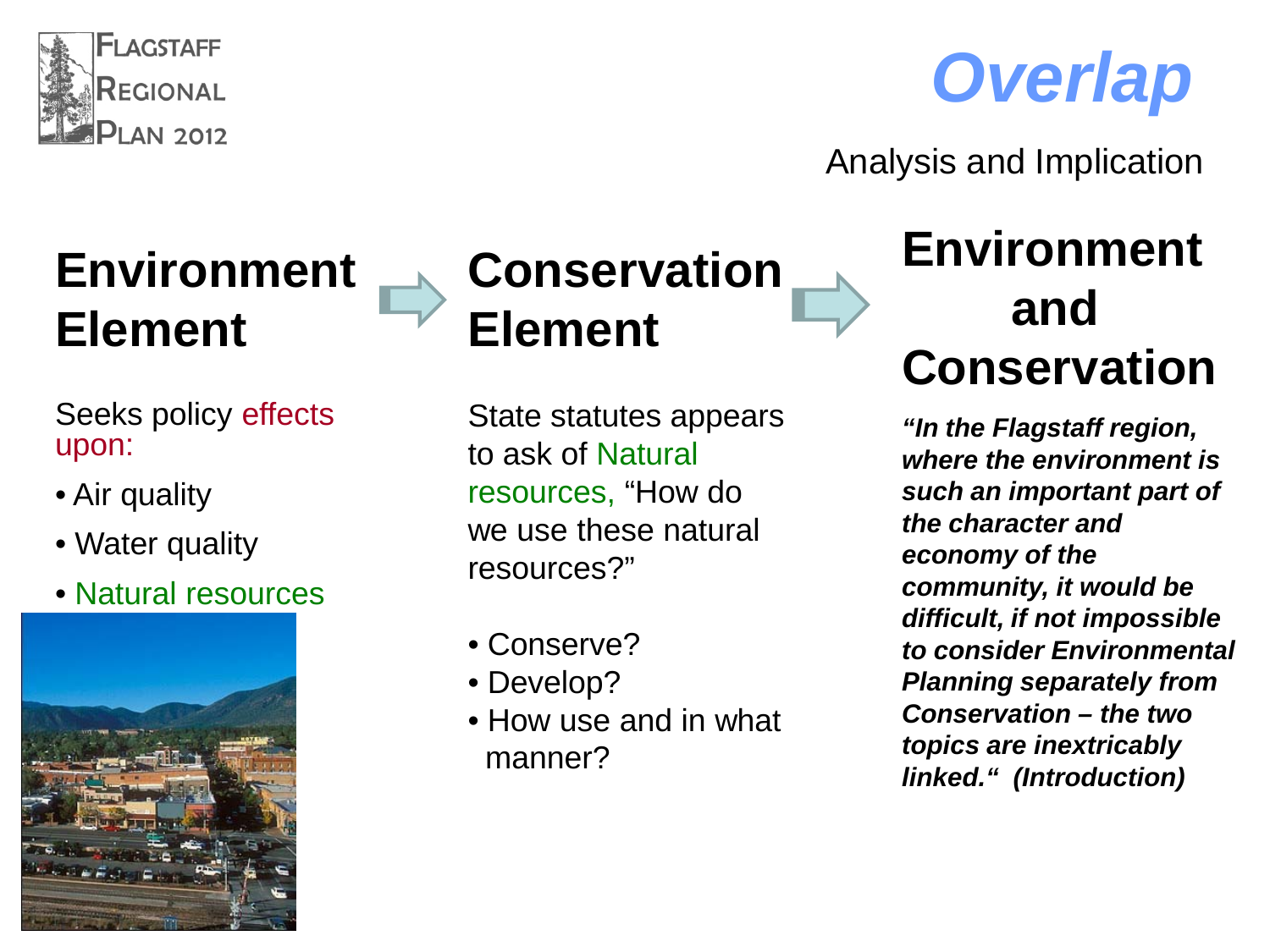

# *Current Regional Plan*

Natural / Cultural Resource and the Environment Chapter

### **Included topics:**

- Soils
- **Topography**
- **Geology**
- Climate
- Seismic Conditions
- Storm water system
- Wild fire
- Noxious Weeds
- Historic preservation
- Dark skies

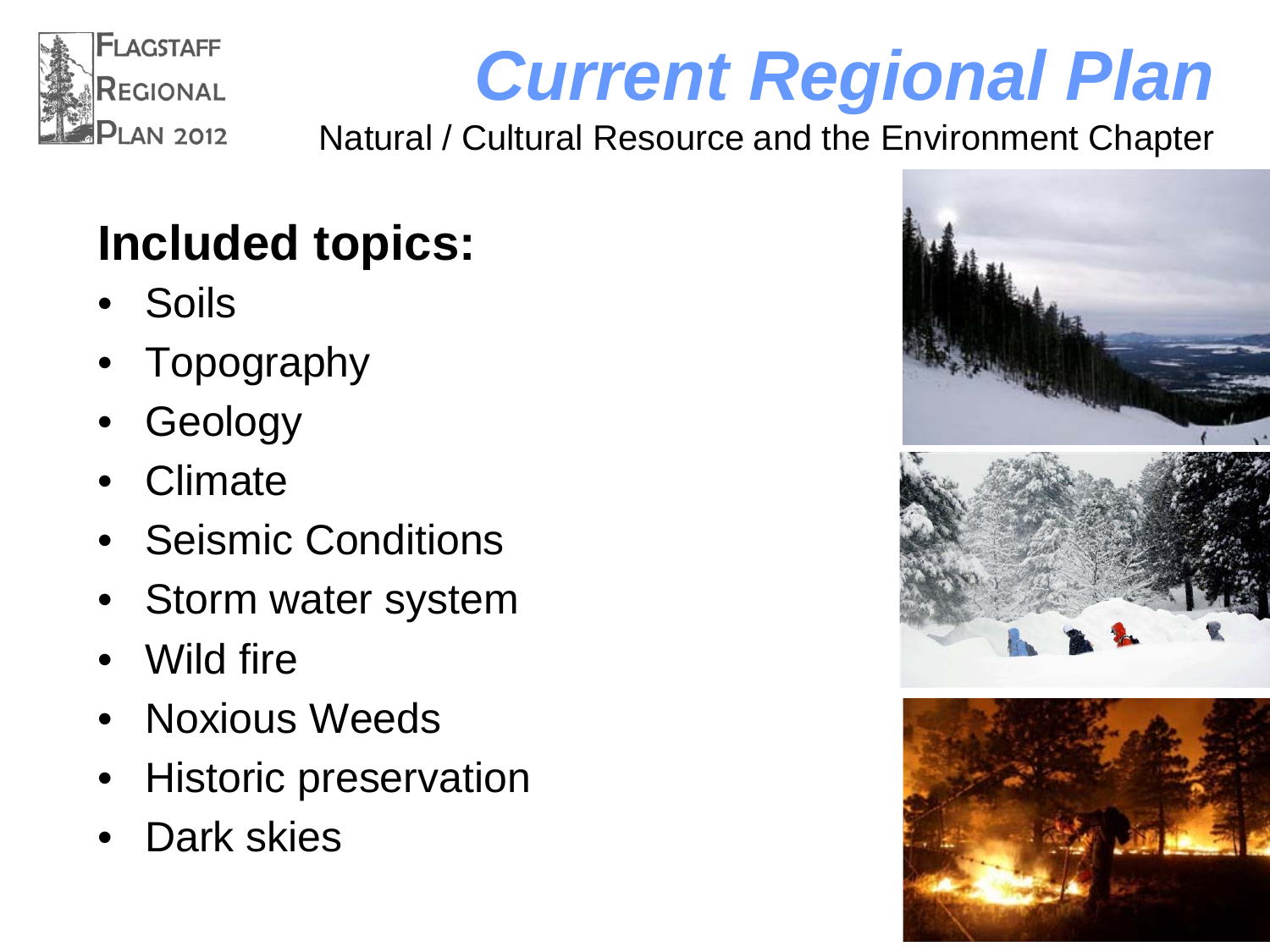

# *Current Regional Plan*

Natural / Cultural Resource and the Environment Chapter

#### **Included topics**

*(not in State Statute for Environment and Conservation Element):*

- Soils
- **Topography**
- **Geology**
- Climate
- Seismic Conditions
- Storm water system
- Wild fire
- Noxious Weeds
- Historic preservation
- Dark skies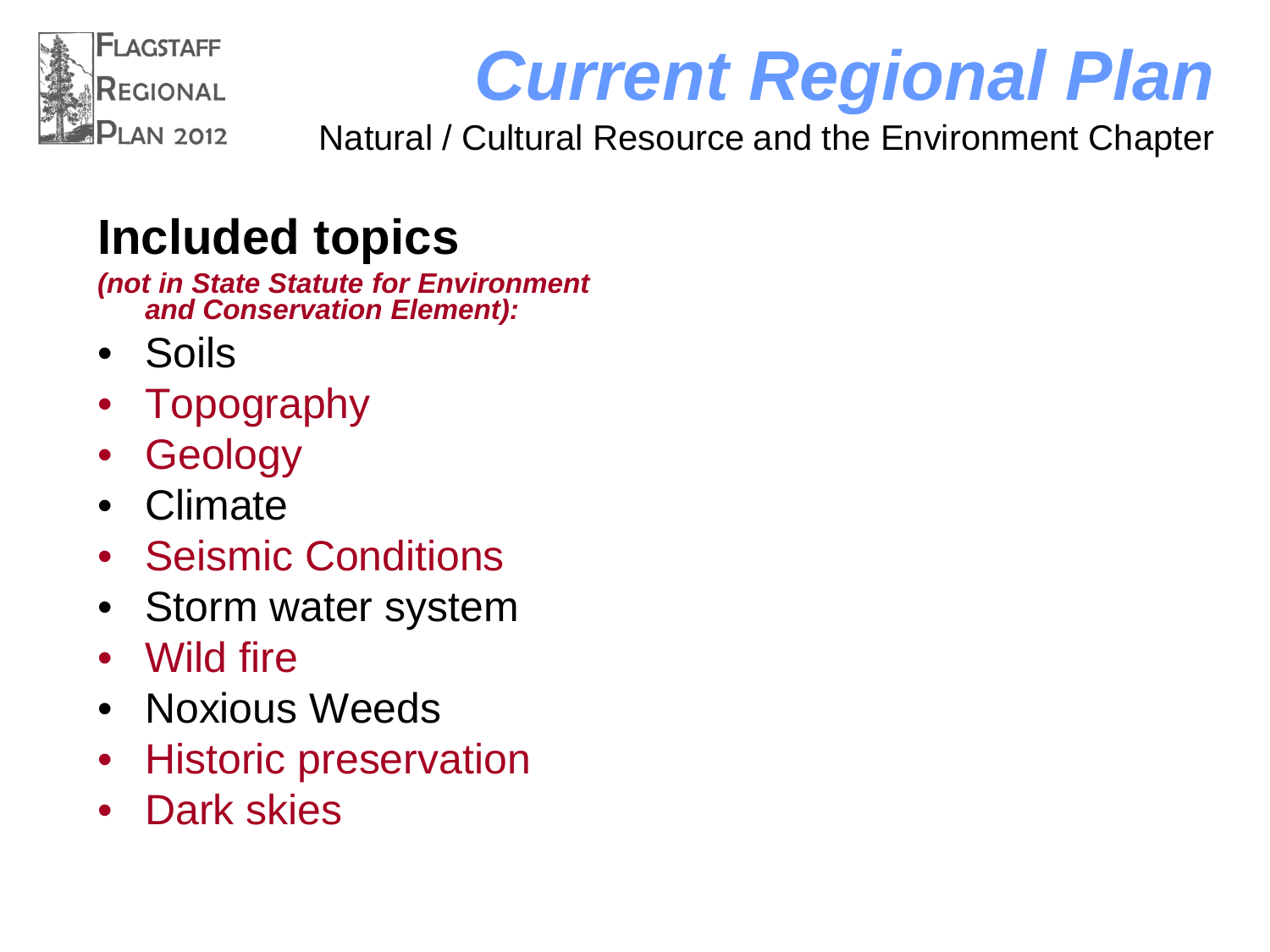

# *Current Regional Plan*

Natural / Cultural Resource and the Environment Chapter

### **Included topics**

*(not in State Statute for Environment and Conservation Element):*

- Soils
- **Topography**
- **Geology**
- Climate
- Seismic Conditions
- Storm water system
- Wild fire
- Noxious Weeds
- Historic preservation
- Dark skies

### **Lacks pertinent topics:**

- Air quality
- Water quality
- **Ecosystems**
- Wildlife
- Native plant communities

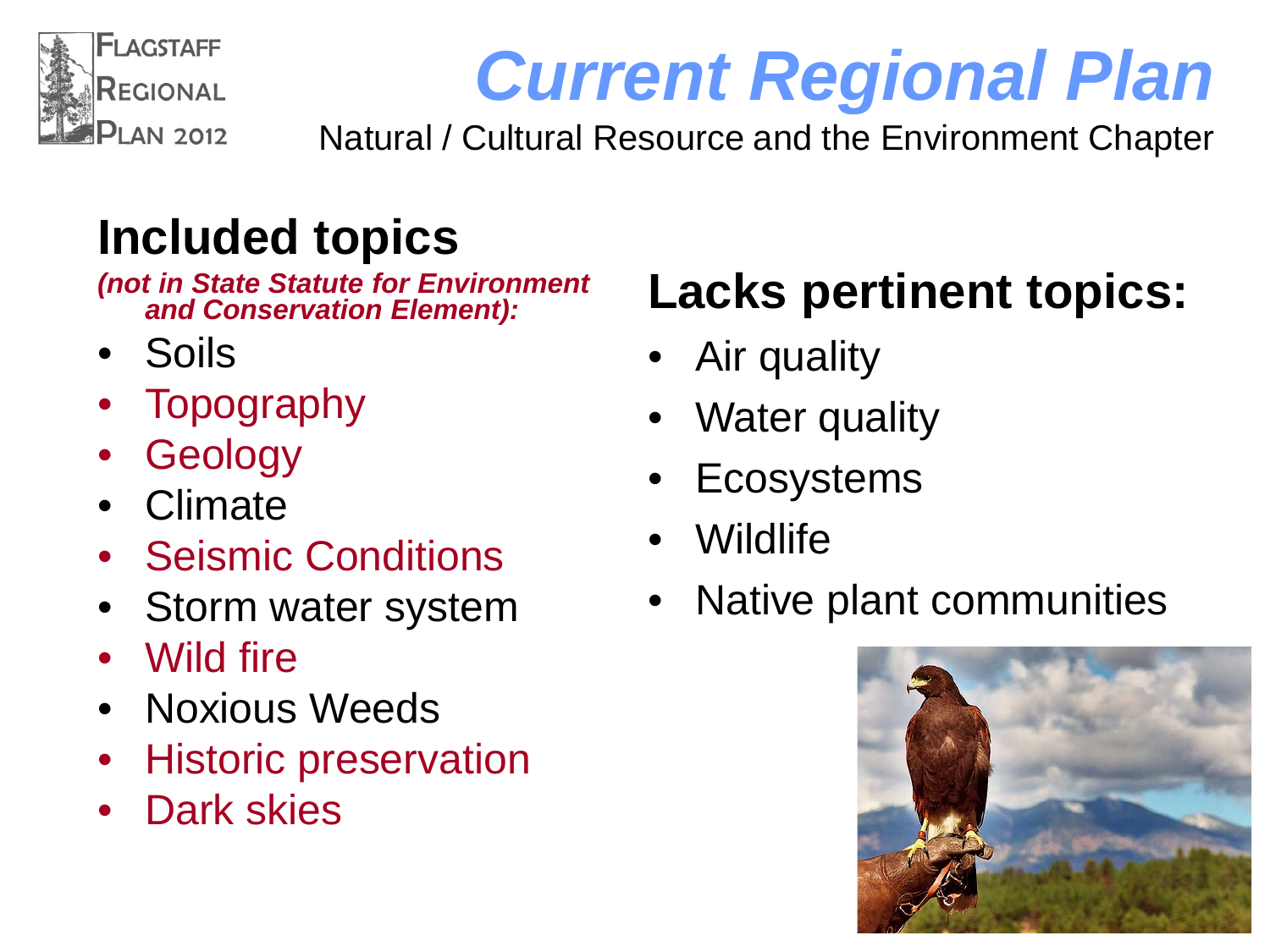

## *Proposed Chapter: Environment and Conservation*

Environmental Quality Section

- **Introduction**
- Relationship to Vision and Guiding Principles
- Climate
- Ecosystem (health/status/condition)
- Noxious and Invasive Weeds
- Wildlife
- **Environmentally Sensitive Lands**
- Soils
- **Water Quality**
- **Air Quality**
- Dark Skies
- Natural Quiet



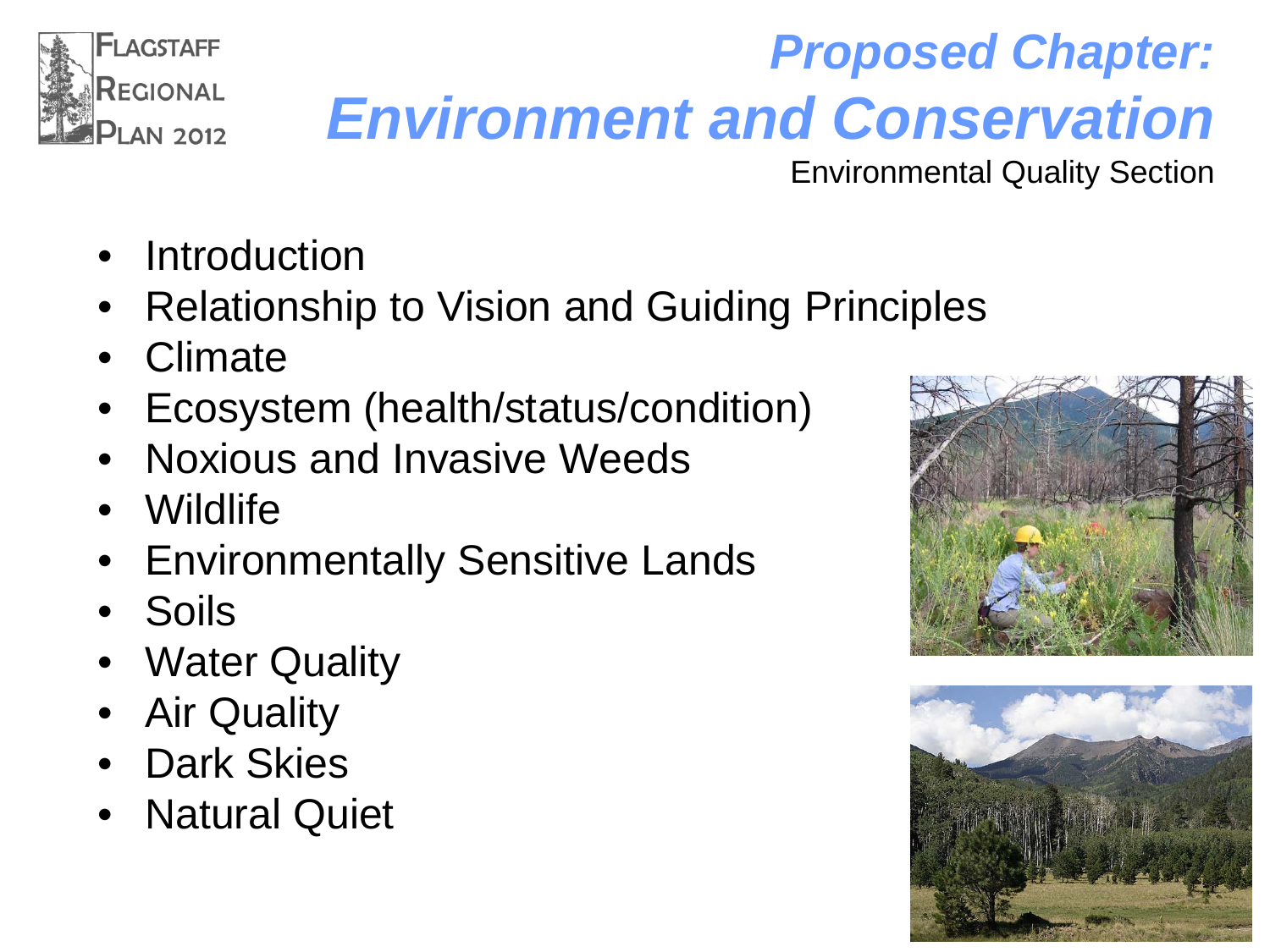

### *Proposed Chapter: Environment and Conservation*

Environmental Quality Section

### **What are we missing in the outline?**

- Introduction
- Relationship to Vision and Guiding Principles
- Climate
- Ecosystem Health
- Noxious and Invasive Weeds
- Wildlife
- Environmentally Sensitive Lands
- Soils
- Water Quality
- Air Quality
- Dark Skies
- Natural Quiet

To plan our meetings, are there subject areas which you feel need greater in depth conversations? Are there certain experts you would like to be present to ask questions?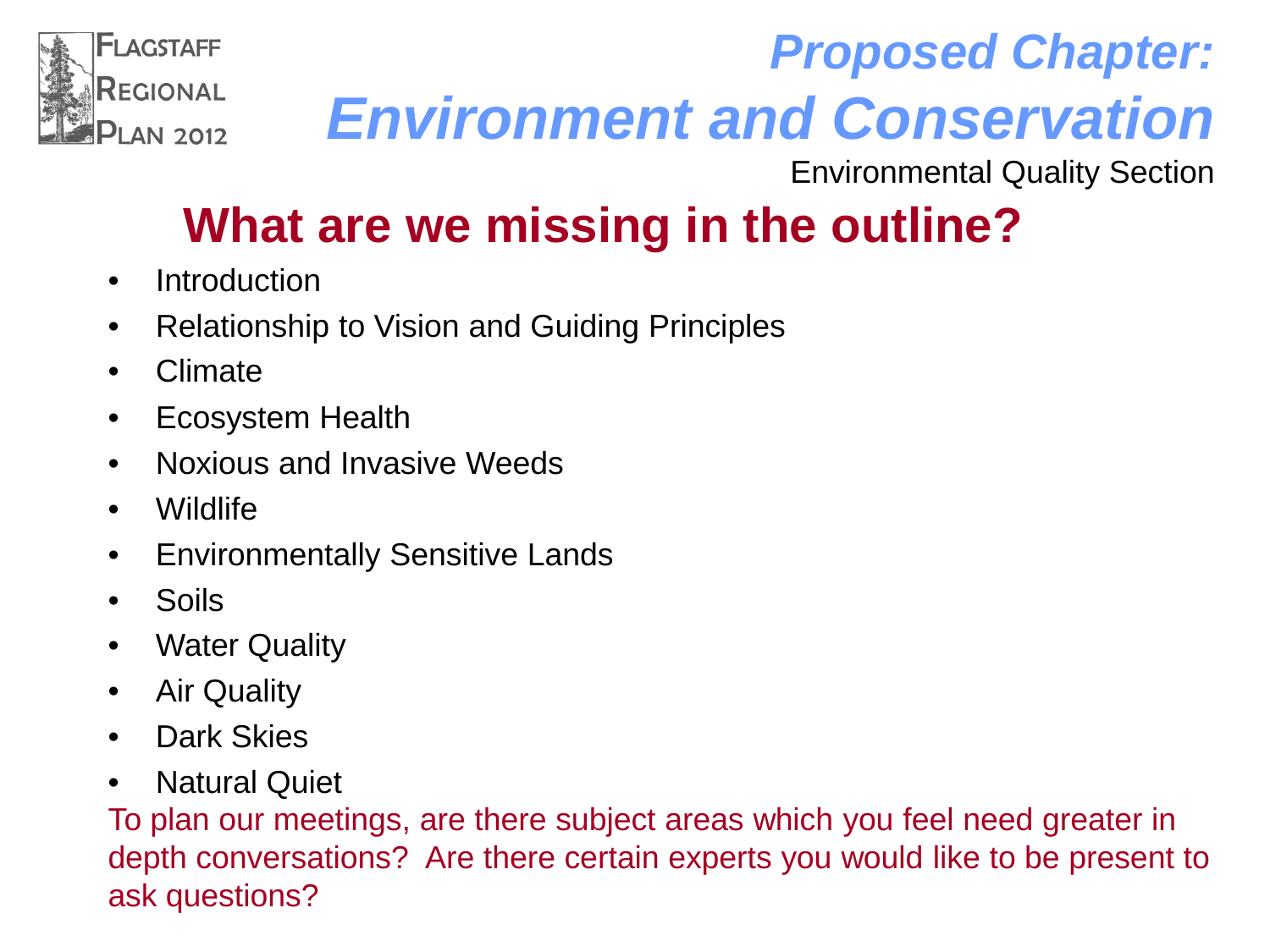

### *Draft Introduction:* Central message

## Healthy environment = Healthy community

Can we all agree on this statement?

This is one of the basic ideas prevalent throughout the existing plan and is consistence with Open House and Focus groups.

Is this consistent with your thoughts?

Is there a conflict with these ideas?

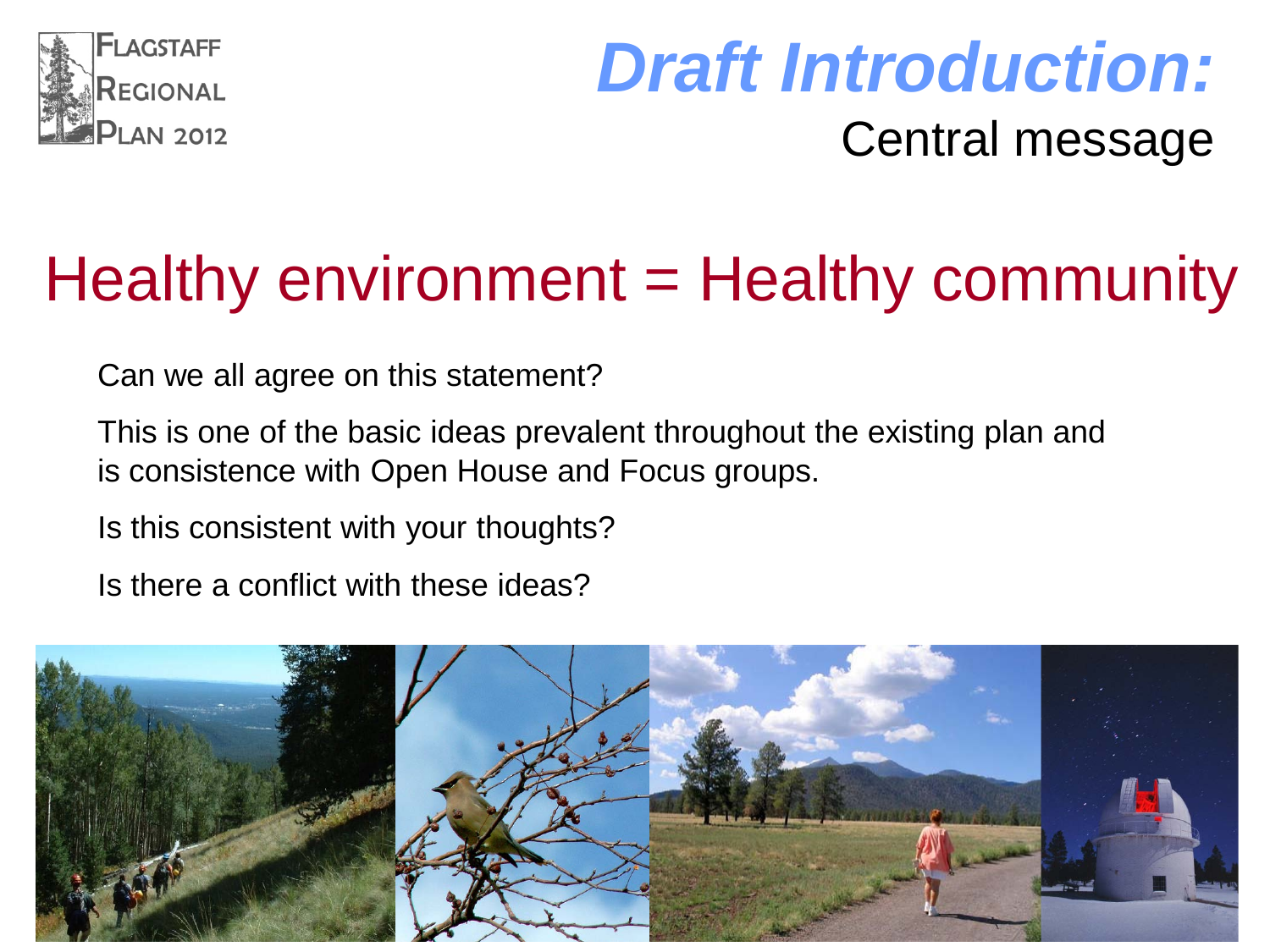

### *Draft Introduction: Issues to discuss*

- 1. Is there a balance to growth and the environment?
- 2. Are all lands available to development?
- 3. Is protecting the environment good business?
- 4. Community absolutes

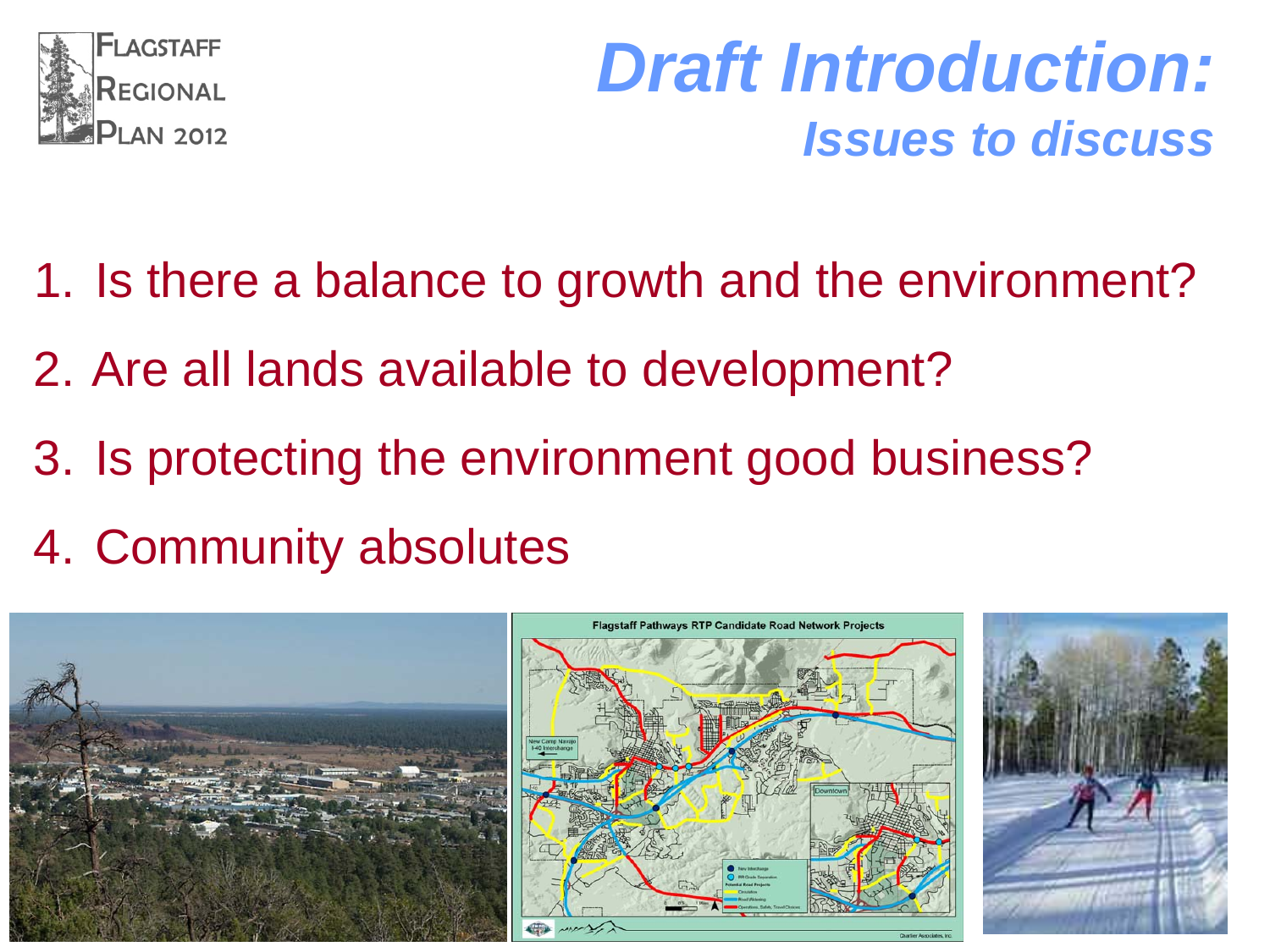

### *STEPS FORWARD:* Environment and Conservation

#### **Approach to meetings:**

#### Review and comment upon on a subsection-bysubsection basis

- a. Text b. Goals
- c. Policy